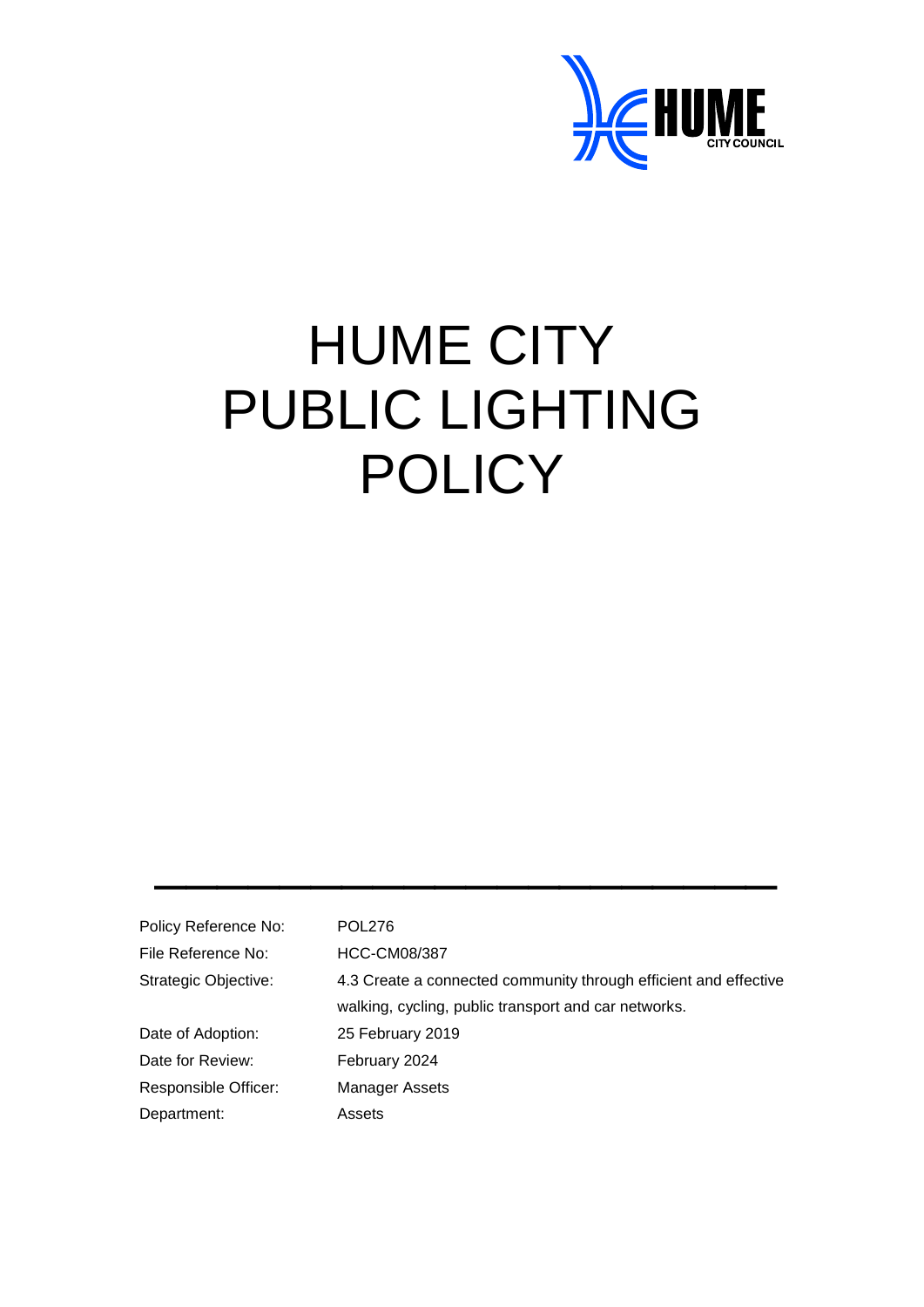## **1. POLICY STATEMENT:**

To provide public lighting to meet the needs of the community using the most energy efficient lighting available to the appropriate standards for the safe movement of vehicle and pedestrian traffic at night.

#### **2. PURPOSE:**

- 2.1 To provide a consistent approach for the provision of public lighting.
- 2.2 To require the use of the most energy efficient lighting available.
- 2.3 To support the safe movement of vehicular and pedestrian traffic at night.
- 2.4 To discontinue the use of approved non-standard lighting in new estates.
- 2.5 To replace damaged or end of life approved non-standard lights with standard lights.
- 2.6 To provide a consistent standard lighting style throughout the municipality.

#### **3. SCOPE:**

- 3.1 The policy applies to streets and public places including:
	- 3.1.1 New estates.
	- 3.1.2 Existing residential and industrial areas.
	- 3.1.3 Public activity areas.
	- 3.1.4 Rural areas.
	- 3.1.5 Public open space.
	- 3.1.6 Car parks.
	- 3.1.7 VicRoads arterial roads.
- 3.2 Public lighting is not provided for the security of private properties. It is not the role of Council to improve the level of safety within private properties through the provision of additional street lighting.

#### **4. OBJECTIVE:**

- 4.1 To provide a consistent approach for the provision of public lighting.
- 4.2 To reduce the future funding liability to Council by discontinuing the use of approved non-standard lighting in new estates.
- 4.3 To reduce the funding liability to Council by replacing damaged and end of life approved non-standard lighting with standard lighting.
- 4.4 To reduce greenhouse emissions through the use of energy efficient lights, renewable energy sources and the avoidance of unnecessary lighting.

| Policy Reference No:<br>POL276 | Date of Adoption:<br>25 February 2019 |
|--------------------------------|---------------------------------------|
| Review Date: February 2024     | Responsible Officer: Manager Assets   |
|                                | Department: Assets                    |
| Page 2 of 8                    |                                       |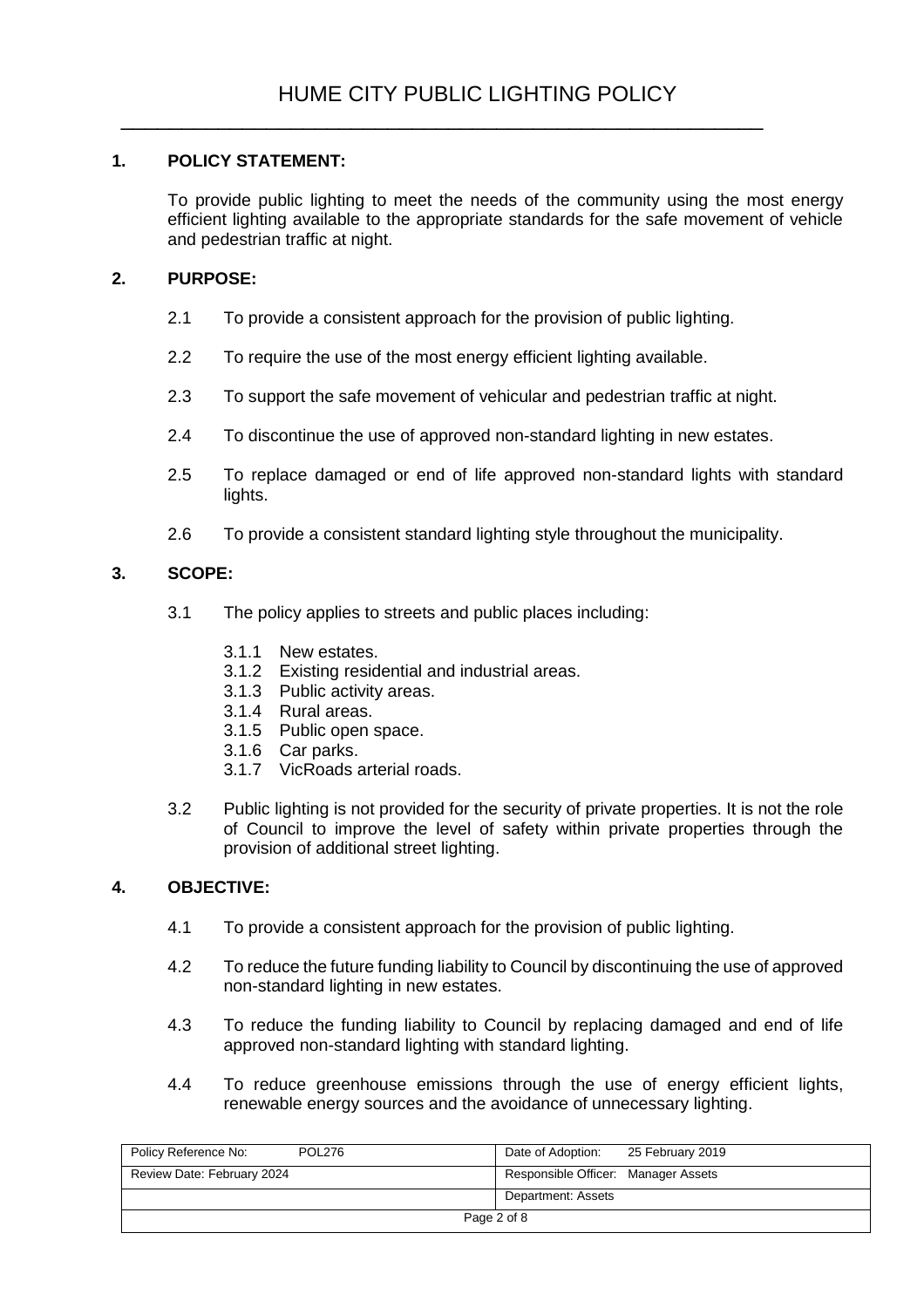#### \_\_\_\_\_\_\_\_\_\_\_\_\_\_\_\_\_\_\_\_\_\_\_\_\_\_\_\_\_\_\_\_\_\_\_\_\_\_\_\_\_\_\_\_\_\_\_\_\_\_\_\_\_ **5. BACKGROUND:**

#### **5.1 Public Lighting Assets**

There are three categories of public lighting assets:

- 5.1.1 Public lighting systems owned and operated by Council that have a separate meter box to record electricity consumption or an alternative source of power.
- 5.1.2 Public lighting systems owned and operated by VicRoads that have a separate meter box to record electricity consumption.
- 5.1.3 Public lighting owned and operated by the Electricity Distribution Company that are non-metered which includes standard and approved non-standard lights. The maintenance service standards for Electricity Distributer operated lighting schemes are set out in the Essential Services Commission '*Public Lighting Code (2005)*'.

#### **5.2 Tariffs and Costs**

- 5.2.1 A tariff for the Operation Maintenance and Replacement (OMR) of each non-metered public light is paid by councils to the Electricity Distributor who owns the public lighting assets.
- 5.2.2 The OMR tariff covers the cost for the Electricity Distributer to maintain and replace lights. For areas with underground power this includes standard lights including the supply and installation of the light pole and luminaire.
- 5.2.3 Although Council pays the same tariff for approved non-standard lights they are not supported under the OMR tariff so Council incurs significant additional costs for replacing and maintaining these luminaires and poles.
- 5.2.4 The full cost to supply approved non-standard lighting poles and luminaires when they are damaged or when they have reached the end of their asset life is borne by Council.
- 5.2.5 The Electricity Distributor OMR tariffs are approved by the Australian Energy Regulator. The OMR tariff is currently not contestable and Council must pay this charge to the relevant Electrical Distributor operating in a given area.
- 5.2.6 A tariff for the energy usage of each non-metered public light is paid by councils to the Electricity Retailer. This tariff is contestable and Council is currently party to an agreement through Procurement Australia for the purchase of electricity for street lighting.

| Policy Reference No:<br><b>POL276</b> | Date of Adoption:<br>25 February 2019 |
|---------------------------------------|---------------------------------------|
| Review Date: February 2024            | Responsible Officer: Manager Assets   |
|                                       | Department: Assets                    |
| Page 3 of 8                           |                                       |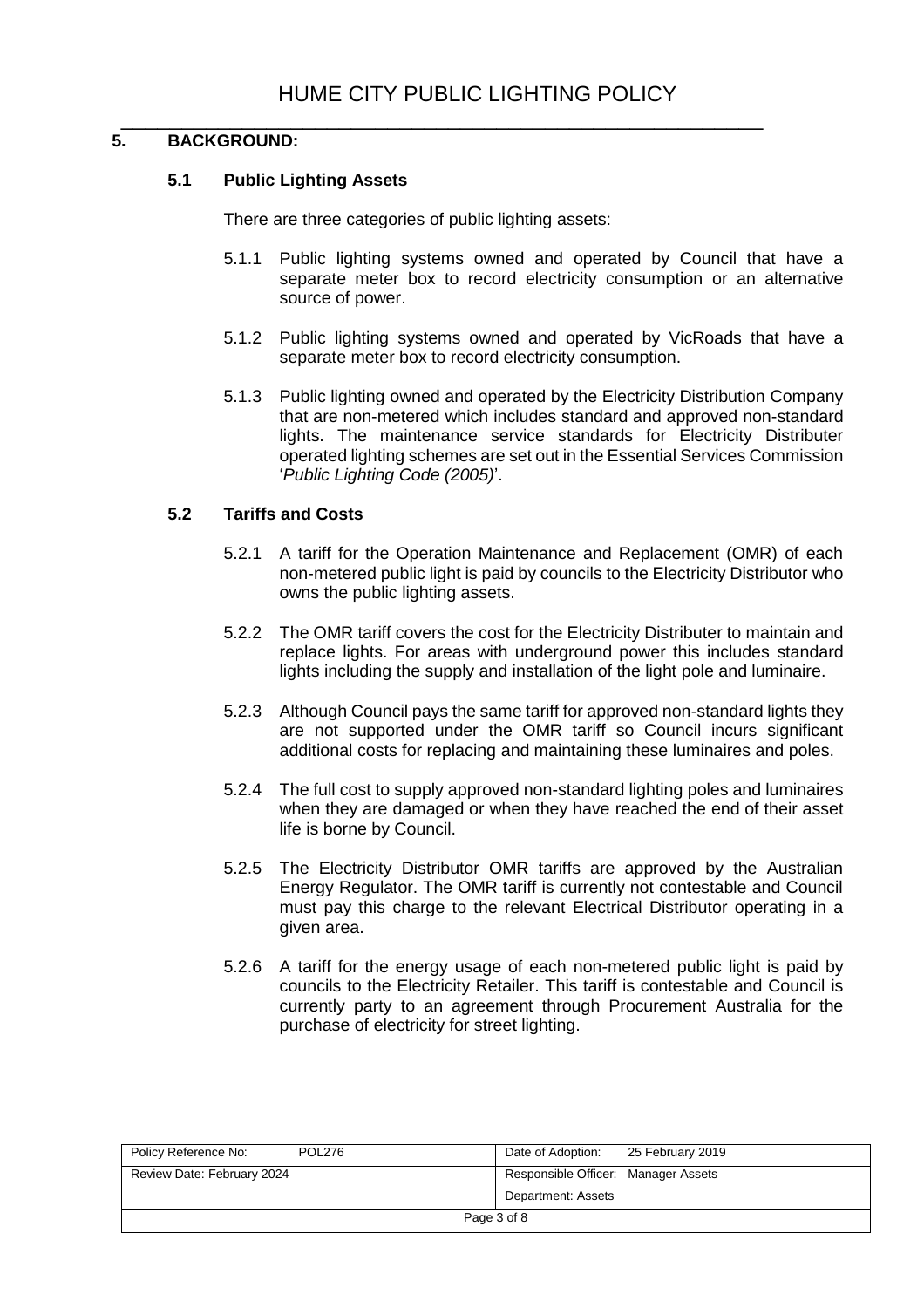5.2.7 Schedule 7A of the Road Management Act legislation states that the OMR tariffs for lighting on arterial roads under the management of VicRoads are cost shared between VicRoads and the relevant municipal council. VicRoads funds 60% and council funds 40%. This excludes service roads which are the responsibility of the council.

#### **6. POLICY IMPLEMENTATION:**

#### **6.1 Street Lighting in New Residential and Industrial Estates**

- 6.1.1 The provision of new public lighting will be in accordance with the AS/NZS 1158 Series – *Lighting for Roads and Public Places*.
- 6.1.2 Council's Manager Assets will determine the lighting category, sub-category and any special requirements to each road or public space for the design of a public lighting scheme. The public lighting designer shall provide certification and documentation demonstrating compliance of the public lighting scheme with the AS/NZS 1158 series standards.
- 6.1.3 In addition to AS/NZS 1158 standards new road lighting shall be provided at the following locations:
	- (a) At each end of a laneway, but generally not within a laneway.
	- (b) At a pedestrian access to a public open space.
- 6.1.4 New estate street lighting shall be designed taking advantage of the most energy efficient luminaire as approved by the Electricity Distributer. The luminaire shall incorporate smart technology which enables the lamp to be remotely monitored and controlled.
- 6.1.5 Council will only permit street lights approved by the Electricity Distributor on new estates that are covered by the OMR tariff.
- 6.1.6 The developer is responsible for the design and installation costs of public lighting in new estates subject to the approval of Council's Manager Assets.

#### **6.2 Transition between New and Existing Residential and Industrial Estates**

- 6.2.1 New estates will need to comply with this policy with the exception that approved non-standard lights will be permitted to transition between an existing estate with approved non-standard lights and the new development to the discretion of Council's Manager Assets.
- 6.2.2 The transition of an existing street continuing with a new street shall occur at the end of the street or at a defined boundary such as a significant intersection to the discretion of Council's Manager Assets.

| Policy Reference No:<br>POL276 | Date of Adoption:<br>25 February 2019 |
|--------------------------------|---------------------------------------|
| Review Date: February 2024     | Responsible Officer: Manager Assets   |
|                                | Department: Assets                    |
| Page 4 of 8                    |                                       |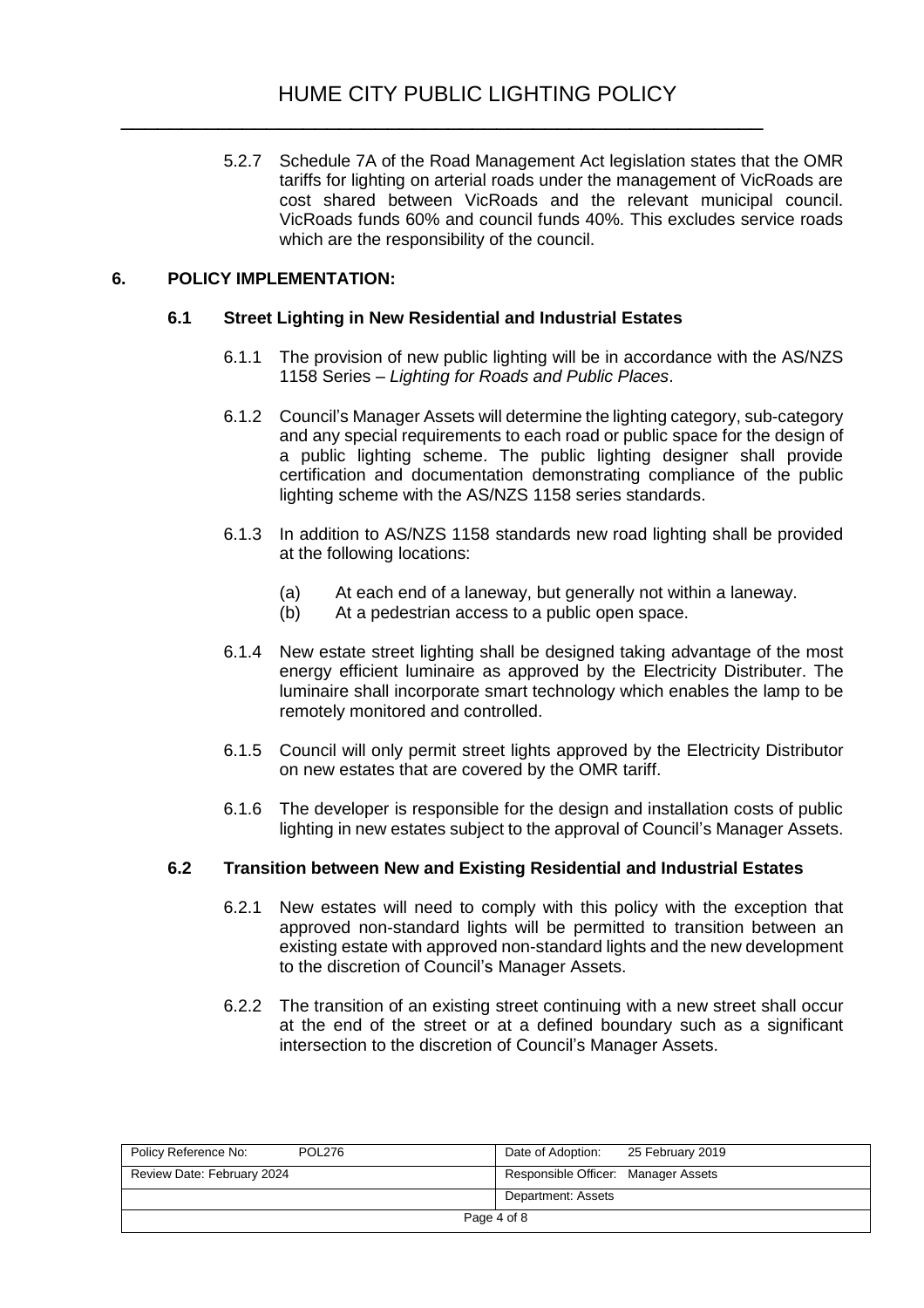## **6.3 Street Lighting in Existing Residential and Industrial Areas**

\_\_\_\_\_\_\_\_\_\_\_\_\_\_\_\_\_\_\_\_\_\_\_\_\_\_\_\_\_\_\_\_\_\_\_\_\_\_\_\_\_\_\_\_\_\_\_\_\_\_\_\_\_

- 6.3.1 In areas serviced with timber power poles with overhead or underground supply, lighting shall be provided at the following locations:
	- (a) At a maximum spacing of 100 metres.
	- (b) At each intersection.<br>(c) At the end or near the
	- At the end or near the end of court bowl or cul-de-sac.
	- (d) At traffic management devices including roundabouts, road humps and traffic islands.
	- (e) At pedestrian crossing facilities including signalised pedestrian crossings, pedestrian zebra crossings and pedestrian refuges.
	- (f) At each end or near the end of a laneway, but generally not within a laneway.
	- (g) At or near a pedestrian access to a public open space.
- 6.3.2 Approved non-standard poles and luminaires that require replacement will be replaced with a standard pole and luminaire approved by the Electricity Distributor. Immediately abutting properties will be notified of the proposed changes.
- 6.3.3 Approved non-standard luminaires that require replacement, with the pole still serviceable, will be replaced with a standard luminaire approved by the Electricity Distributor.
- 6.3.4 Council's Manager Assets may consider that damaged approved nonstandard poles and luminaires be replaced like for like at locations where the street trees have yet to establish to a similar height to the light poles.

#### **6.4 Street Lighting in Public Activity Areas**

- 6.4.1 Council may use approved non-standard or alternative non-standard street lighting in prominent high community value areas such as civic spaces, town centres and shopping precincts.
- 6.4.2 Developer requests for approved non-standard lights may be considered by Council's Manager Assets within public activity areas of new subdivision estates. If so, there will be a developer fee of the current replacement cost, including supply and installation, of each non-standard pole and light.
- 6.4.3 Alternative energy efficient non-standard lights owned and operated by Council on a metered supply or alternative power source may be considered by Council's Manager Assets.
- 6.4.4 The provision of new public lighting for public activity areas will be in accordance with the AS/NZS 1158 Series – *Lighting for Roads and Public Places*. Council's Manager Assets will provide the lighting category, subcategory and any special requirements for the design of a public lighting scheme.

| <b>POL276</b><br>Policy Reference No: | Date of Adoption:<br>25 February 2019 |
|---------------------------------------|---------------------------------------|
| Review Date: February 2024            | Responsible Officer: Manager Assets   |
|                                       | Department: Assets                    |
| Page 5 of 8                           |                                       |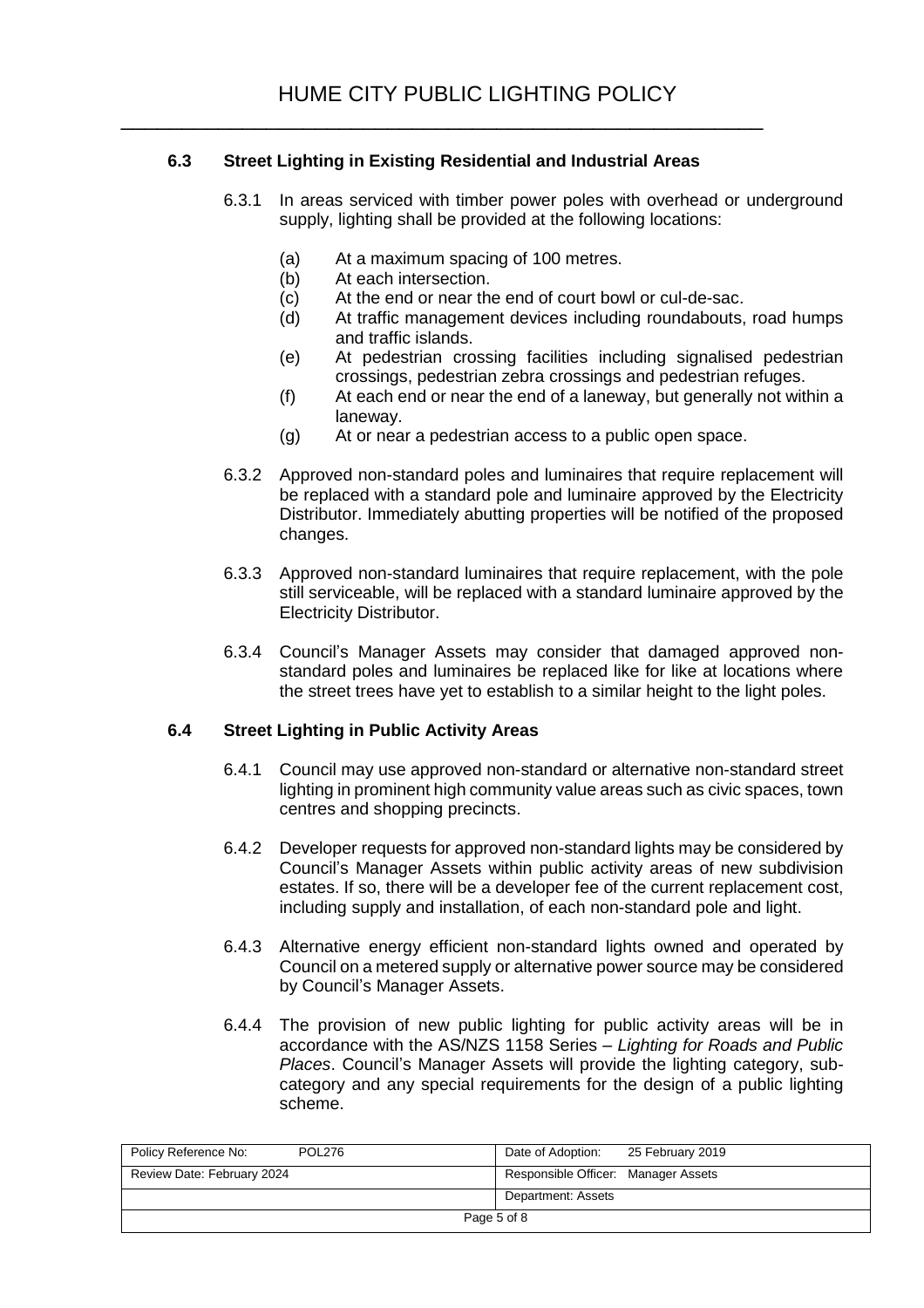#### \_\_\_\_\_\_\_\_\_\_\_\_\_\_\_\_\_\_\_\_\_\_\_\_\_\_\_\_\_\_\_\_\_\_\_\_\_\_\_\_\_\_\_\_\_\_\_\_\_\_\_\_\_ **6.5 Street Lighting in Rural Areas**

- 6.5.1 For the purposes of this policy an area is considered rural if the property allotment sizes are greater than 4,000 square meters.
- 6.5.2 Street lighting is generally not provided in rural areas.
- 6.5.3 Reflectorized night time delineation devices may be considered at locations to provide guidance to traffic.

#### **6.6 Public Open Space**

- 6.6.1 Public open space incorporates active and passive open space.
- 6.6.2 Active open space is land set aside for the primary purpose of formal outdoor sports by the community and lighting of these spaces does not form part of this policy.
- 6.6.3 Passive open space is land set aside for parks, gardens, linear reserves, conservation bushlands, nature reserves and civic spaces that are made available for passive recreation. Public lighting of these spaces is considered within this policy. Public lighting if warranted is installed and maintained by Council on a metered supply or an alternative power source.
- 6.6.4 Parks and gardens is land that has some modifications to support community interaction and includes landscape parklands, formal lawn areas, botanical gardens, playgrounds and pocket parks. Public lighting of parks and gardens including paths will only be considered where the space is used for passive night time recreation. Approval will be through the Capital Works budget process or by Council's Manager Assets.
- 6.6.5 Linear reserves are often along rivers, creeks, drainage easements and utility reserves where off-road paths and trails are provided. Public lighting of linear reserves will generally not be permitted as it may affect wildlife. Travelling through these areas during the night should generally not be encouraged through public lighting due to potential personal safety considerations.
- 6.6.6 Conservation bushlands and nature reserves are primarily set aside to protect and enhance areas with significant environmental or cultural value. No new public lighting is supported along these areas as it may affect wildlife.
- 6.6.7 Civic spaces include land that is set aside for community gathering and events where public lighting is provided and maintained by Council on a metered supply or by alternative power sources.

| Policy Reference No:<br><b>POL276</b> | Date of Adoption:<br>25 February 2019 |  |
|---------------------------------------|---------------------------------------|--|
| Review Date: February 2024            | Responsible Officer: Manager Assets   |  |
|                                       | Department: Assets                    |  |
| Page 6 of 8                           |                                       |  |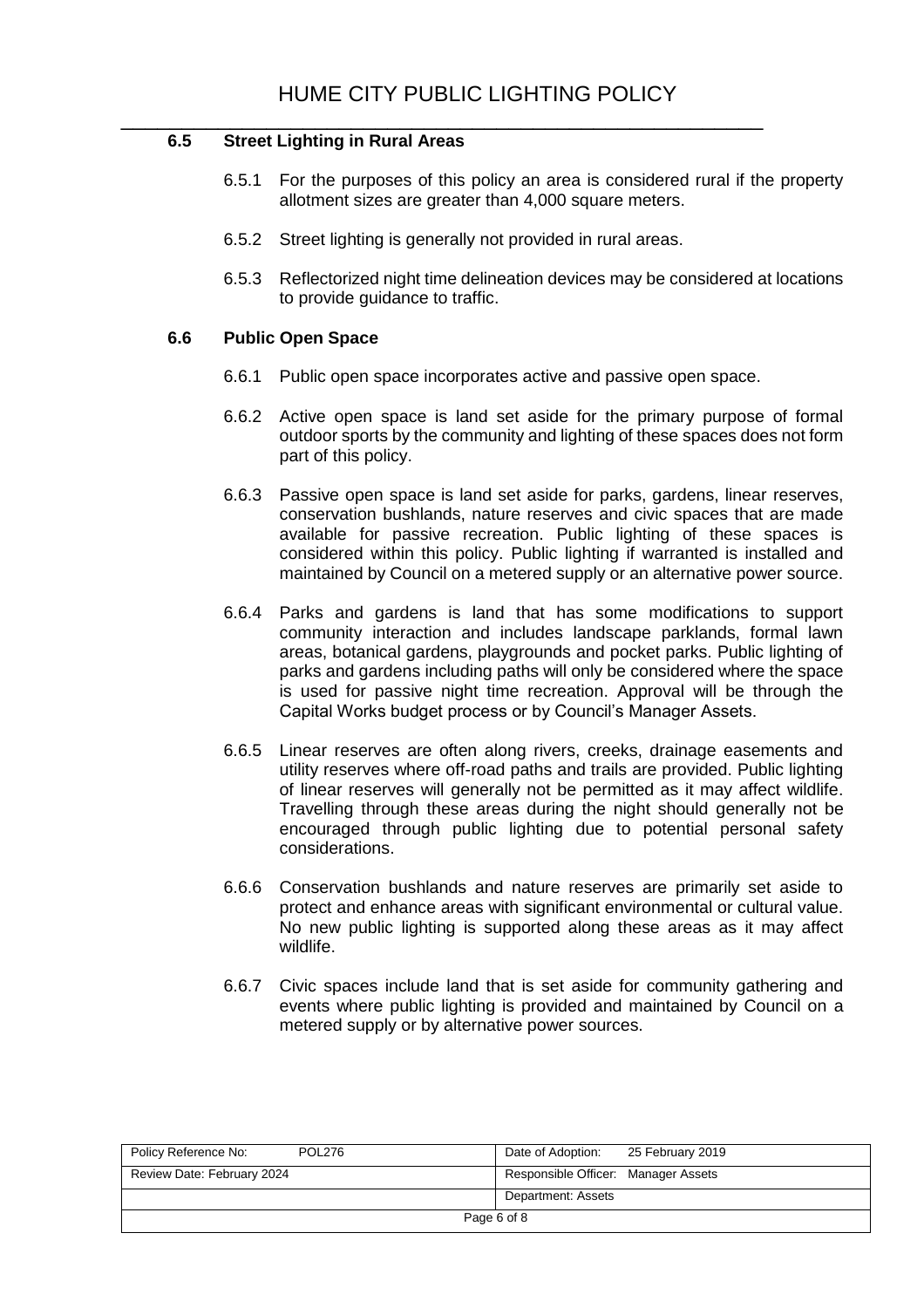- 6.6.8 Public lighting of pedestrian and cycling paths within public open spaces, but not along rivers or creeks and nature reserves, that have demonstrated or projected high night time usage may be considered by Council's Manager Assets.
- 6.6.9 The provision of new public lighting for pathways will be in accordance with the AS/NZS 1158 Series – *Lighting for Roads and Public Places*. Council's Manager Assets will provide the lighting category, sub-category and any special requirements for the design of a public lighting scheme.

## **6.7 Car Parks**

- 6.7.1 Council owned and managed public car parks are to be provided with lighting during the night time hours of operation if the facility associated with the car park operates during the night.
- 6.7.2 Lighting of car parks are maintained by Council through a metered supply or by alternative power sources.
- 6.7.3 The provision of new public lighting for car parks will be in accordance with the AS/NZS 1158 Series – *Lighting for Roads and Public Places*. Council's Manger Assets will provide the lighting category, sub-category and any special requirements for the design of the car park public lighting scheme.

#### **6.8 VicRoads Arterial Roads**

- 6.8.1 Public lighting of arterial roads is designed and assessed in accordance with VicRoads *Guidelines for Street Lighting Design* and the AS/NZS 1158 Series – *Lighting for Roads and Public Places*.
- 6.8.2 Under the Road Management Act the OMR tariff for public lighting of VicRoads arterial roads is funded 60% by VicRoads and 40% by councils.
- 6.8.3 VicRoads requires the developer of subdivision estates to reimburse in advance VicRoads 60% share for 10 years OMR costs on their arterial roads.
- 6.8.4 Council will require the developer to reimburse in advance Councils 40% share for 10 years OMR costs on arterial roads.

#### **6.9 Feature Lighting**

6.9.1 Council's Manager Assets may approve the use feature lighting of bridges, structures, gateway signs, artwork and other important prominent features. Feature lighting is operated and maintained by Council.

| Policy Reference No:<br><b>POL276</b> | Date of Adoption:<br>25 February 2019 |
|---------------------------------------|---------------------------------------|
| Review Date: February 2024            | Responsible Officer: Manager Assets   |
|                                       | Department: Assets                    |
| Page 7 of 8                           |                                       |